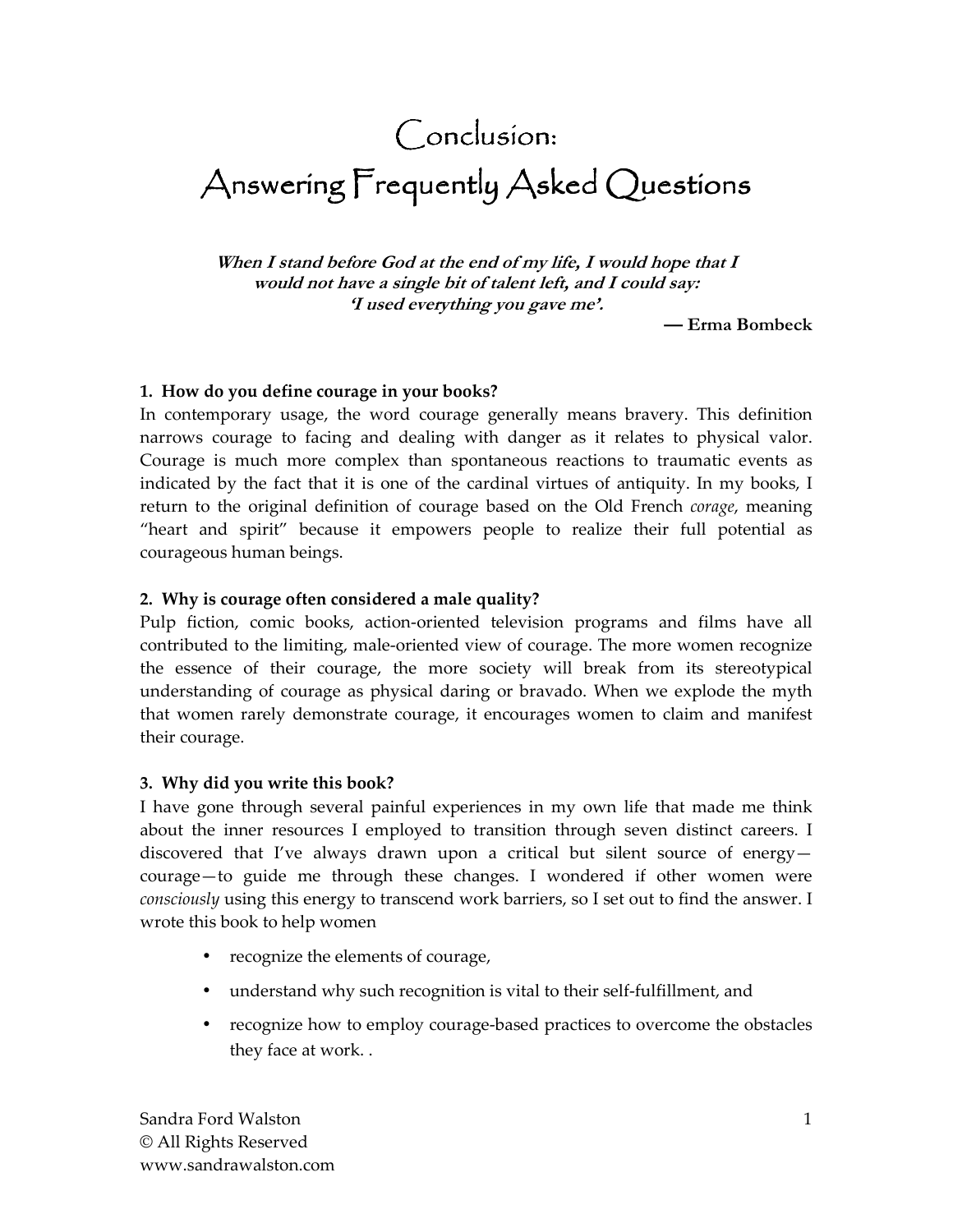The journey of this book is to en*courage* every woman to make the choice to display her courage at work. False limitations keep women stuck in conformity (which kills courage).

# **4. What research did you conduct for the original book** *Courage: The Heart and Spirit of Every Woman/Reclaiming the Forgotten Virtue* **that applies to this book?**

For the original book I conducted five years of original research, including collecting a survey from over 750 women. The survey was distributed to a random sampling of women between the ages of twenty-one and eighty-seven. The survey asked women to choose nine characteristics out of a list of thirty-six that best completed the sentence: "I perceive myself to be…"

The findings supported my premise that "courageous" is not a common adjective women use to describe themselves. Only eleven percent of 750 respondents perceived and described themselves as courageous. For over two years, I then interviewed these women to find out how they defined and exemplified courage. I found that their stories of courage had certain aspects in common. My research uncovered twelve feminine behaviors of courage. The second book, *STUCK*, extends that research to include the twelve obstacles that hold women back from stepping up the leadership ladder and the twelve matching courage actions to unlock, cultivate and advance a woman's career (regardless of the job description).

# **5. What is the cost to a woman for not being aware of her courage at work?**

The costs can range from a life of mediocrity or conformity to a life of pain and suffering. For the woman who doesn't speak up and state directly why she is qualified to be the first female CFO of the company, there is a missed opportunity. For the woman who doesn't stop an injustice or an abuse, there is tremendous regret and pain. For the woman who can't remember happiness in her heart, there is a slow and painful death of spirit. When you don't recognize your potential for courage, your spirit erodes.

# **6. How can women implement courage in their personal lives so that they can implement it at work?**

My first book, *Courage: The Heart and Spirit of Every Woman/Reclaiming the Forgotten Virtue*  is the primer to identifying, claiming and applying courage in your personal life. There is an innovative three-step process for discovering and claiming courage.

**Step One—Self-Discovery.** This process requires you to conduct a self-audit in order to identify issues and patterns of behavior that are keeping you from creating the life you desire.

**Step Two—the "Source Wheel."** (See page 86 or http://www.sandrawalston.com/book/source-wheel/). This chart enables you to identify those actions you want to reclaim so that you can consciously commit to changing your life.

**Step Three—Techniques.** This final step is to identify which courageous actions from you will apply in specific circumstances.

Sandra Ford Walston

© All Rights Reserved

www.sandrawalston.com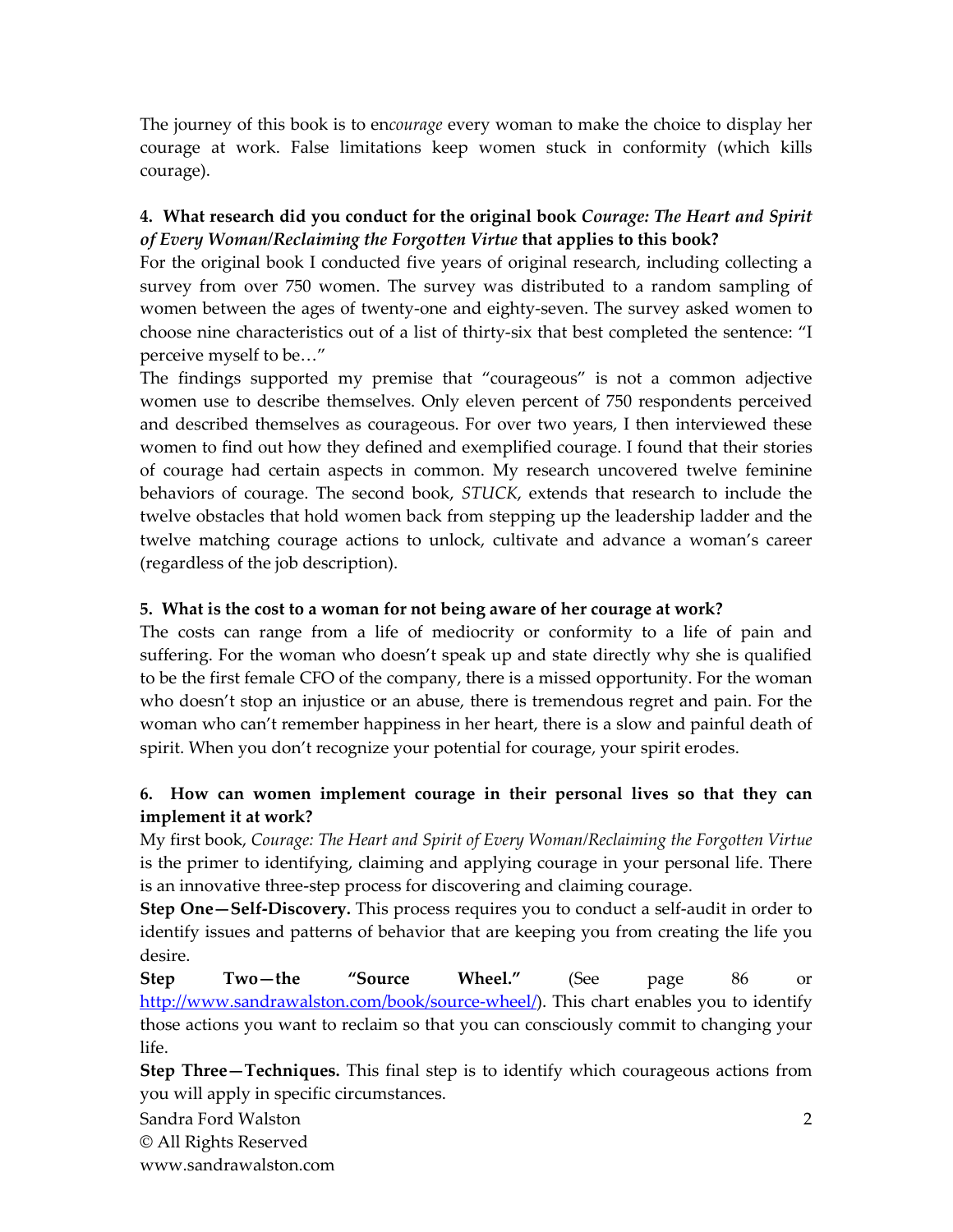#### **7. In what ways does language play a role in integrating courage at work?**

Language is a tool that can be used to release us from our "false selves"\* and our inability to live from our essence. I wrote in *COURAGE*, "Expressing one's thoughts and feelings in language frees the spirit. Simply using the word courage to describe female energy perpetuates the feminine voice and sets a context for positive action. By seeing things differently through the words you choose, you also are able to choose your behavior and to create a desired result. Language has great power to enable or discourage."<sup>1</sup> Start using the word, courage, to identify a new behavior or pinpoint when you stepped outside your comfort level, and then take time to celebrate the step up.

#### **8. How would society benefit if more women claimed their courage at work?**

Many of the women I interviewed learned how to be courageous through their own experiences or by watching men maneuver in tough situations. Once they discovered and expressed their courage, they were able to pass this wisdom on to others, particularly their daughters. We have an incredible opportunity to stand in courage and guide the next generation through the universal struggles of growing up.

The ultimate goal in defining and understanding courage as a genderless virtue is to place value on behaviors other than death-defying acts—behaviors that are typically viewed as feminine, such as raising children. The more we accept the idea of courage as a feminine virtue, the greater the possibility of raising sensitive, concerned, caring and open-minded children in a society that seems more and more to have lost its sense of the humane.

# **9. You are recognized for your work as a courage researcher, speaker, learning consultant, and a Courage Coach, but how would you define courage? Is it different for different people?**

Let's start with a foundation that reveals a few perspectives about what courage is and is not and then move into my research and findings.

**Impoverished Courage.** First of all, the predominant cultural understanding of courage has become limited and impoverished. Nowadays, only facing fear under perilous circumstances tends to receive the courage label. Running into a burning building to save a child, pushing a pedestrian out of the way of a speeding car, throwing oneself on a grenade in battle, or tackling an escaping robber are readily accepted as courageous behavior.

Our understanding of courage makes an enormous difference. One radio announcer said, "It's the man who pulls a guy out of the Potomac River when a plane goes down or the guy who runs into a burning building to get some kid out, that's courageous, not some woman who teaches in a hard-luck school in the ghetto for twenty-five years because 'they need her' or some kid who sends in his stupid allowance to the Red Cross when there's a flood in Africa, or the guy who tells on a cheating boss. These are nice people, but they're not courageous! Real courage takes a lot of muscle and split-second thinking."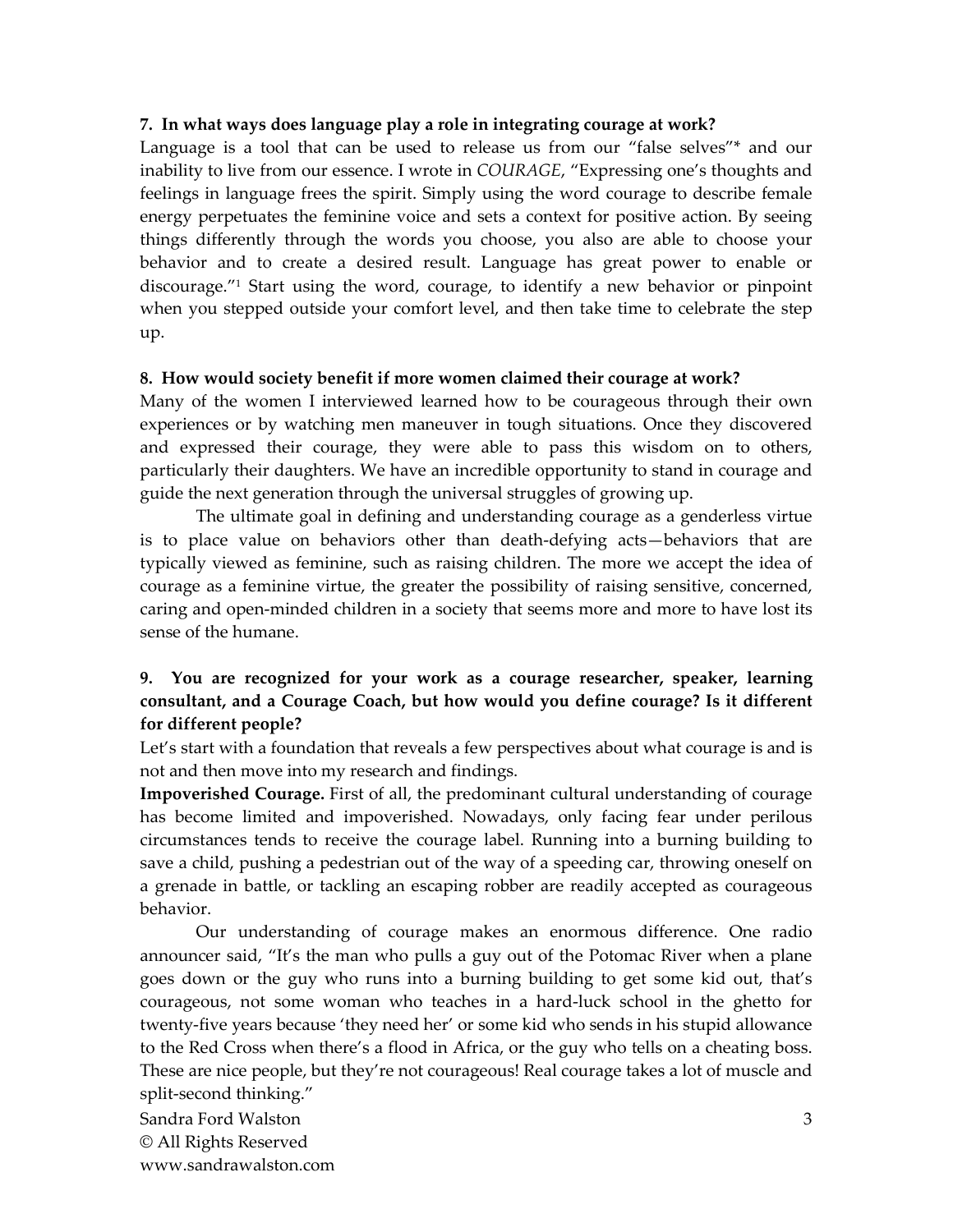In my opinion, this radio announcer denigrates true courage by confining it to physical bravado. Most ideas about courage lean toward split-second sensationalism that relies on instinct instead of integrity. Perhaps this man believes only larger-than-life people possess the prime personality traits capable of responding in an emergency. Yet, in between, there's all of life for us "everyday people." Besides, plenty of ordinary people like Rosa Parks have made their mark on history along with other "famous" people such as Winston Churchill, Nelson Mandela and Mother Teresa. What I am suggesting is that everyday people like you and me display courage constantly and subtly, and this everyday courage hinges on the personal integrity that empowers us to manifest the truth of our "heart and spirit."

**Etymology of Courage.** Courage originates from the Old French *corage*, meaning "heart and spirit." I apply this original definition to my life. Becoming aware of the behaviors and rewards of courage, I feel more empowered to be discerning and better able to respond to my inherent energy of courage. The word virtue (*virs*) in Latin means "energy." Hiding my courage drains my energy, but when I recognize and act on my courage my reservoir overflows with the energy of courage. My courage reservoir is full when I turn down a piece of business because it doesn't feel like the right fit. When I constantly ask, "Am I being true to who I am?" I know that I am applying the virtue of courage to my life.

**Courage Research.** My research demonstrates that different people define courage differently. *Your* definition of courage defines who you are! Based on my first five years of courage research, I identified twelve behaviors of courage, including living your convictions, manifesting vision, affirming strength and determination and conquering fear.

**Virtues are Abstract.** Most people say, "Courage is not even a word I had given much thought to." Like all virtues, it is abstract. We grow up learning other virtues, such as honesty, integrity or humor, but courage is the forgotten virtue because people do not recognize their everyday actions as significant. Courage is a state of Being. Sometimes courage is about making sacrifices for a bigger principle. Acts of personal courage rarely roar!

Each day your actions define who you are and reveal your heart. Most people do not perceive themselves as courageous, and only eleven percent of women do. What's required is a shift in cultural tenets that begins with learning about courage at school, home and work; then, you learn that courage is the mother of all the virtues.

To initiate that change in perspective, answer these four questions:

- 1. When was the last time you used the word "courage?"
- 2. Are you willing to invite true "heart and spirit" courage into your life?
- 3. When your time comes to pass on, will you have been true to your heart and spirit, or will you have regrets that you did not go for what interests you?
- 4. Do one or more obstacles like inertia, denial, invisibility or apathy have you stuck?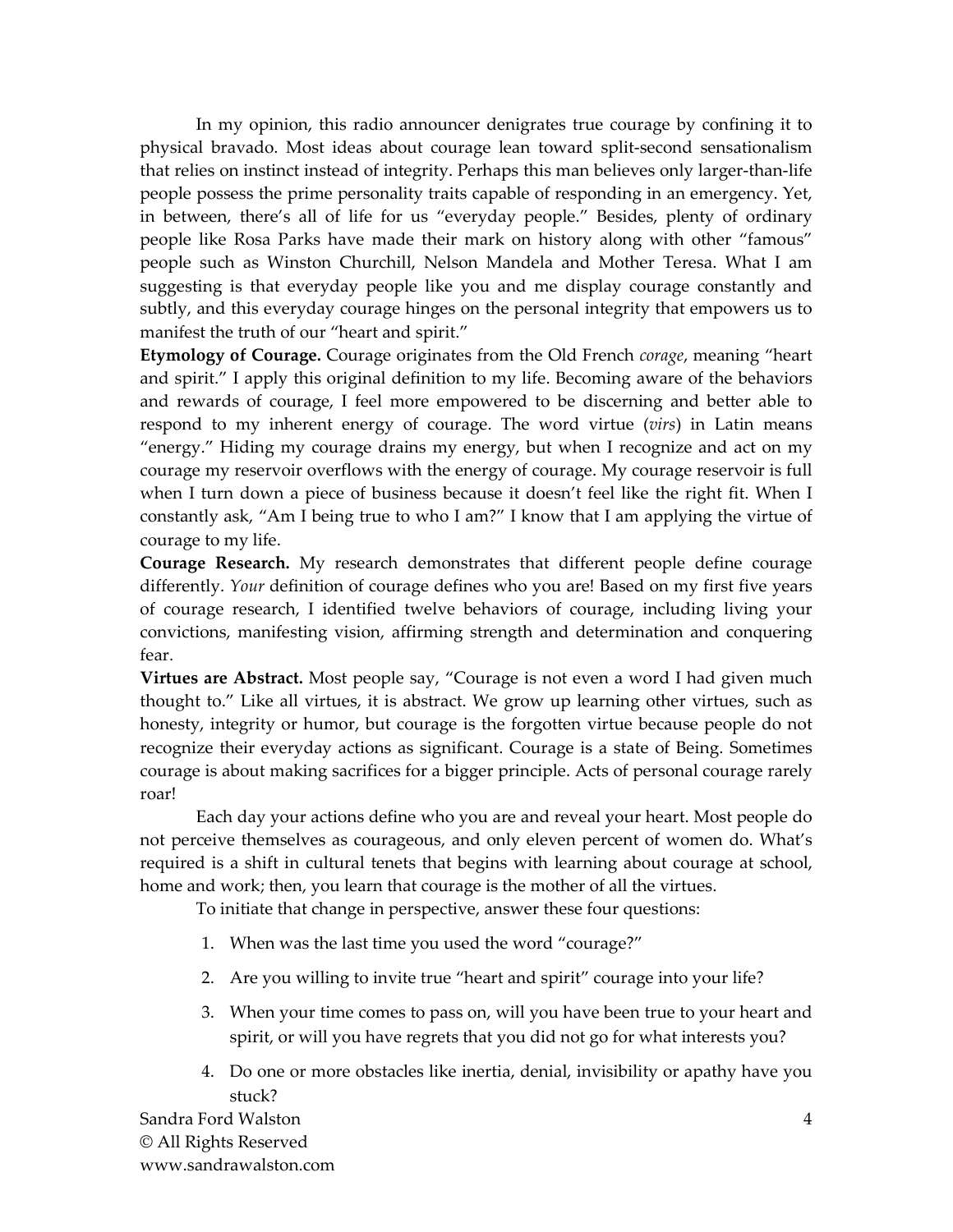There is an untapped reservoir of courage in us all.

# **10. Why did you choose courage as your expertise? Was it because you already had enough, or too little? Can it even be assessed in those terms—too much or too little?**

**Why Research Courage?** I chose to research the behaviors of courage when I faced a multifaceted hurdle, or what some would call a dark night of the soul. I always felt my courage was innate but under this duress and during times of uncertainty, I had to summon it and trust that it would propel me through this situation. Would I be able to step up and reinvent myself one more time? This is about trusting my instincts in the moment. My story is not unusual. Most people have a story about something that pushed them to make a change, face the facts or make sacrifices. The problem is that we don't label our responses to these trials as courage, yet the choice and capability is waiting to be awakened. If I can do it, you can do it!

Once I moved past this dark night of the soul, I began a new journey that started with researching the feminine behaviors of courage. I wondered if other women (and men) called upon their courage during times of uncertainty or suffering. Now, after thirteen years of research, my understanding of this virtue continues to deepen. My dear friend Blanche Napoleon demonstrated a keen sense of this energy when she shared, "Courage is both my friend and my teacher. Without courage, I would be an empty shell. With courage, I am complete and full of love and yearning for life and whatever it brings."

**Too Much or Too Little?** I don't think you can ever have too much courage. I did not write the book I needed to read, but I know when my courage runs low or goes into hiding. Most people will change when the pain of staying stuck in an old pattern is greater than the pain of change. But why go through so much suffering? There is always a choice: you can choose to build and draw from a reservoir of courage. Relying on your innate courage supports you in standing up for the self you know to be you. The choice is yours, and it starts with overcoming inertia. Are you stuck in inertia, and will you choose to overcome it by giving yourself permission to claim your courage? Once you give yourself permission, you will become conscious about your spirit's dignity and true essence. You know when you have stayed on a job far too long because it is bleeding your heart instead of feeding your spirit. When you choose to design new choices, you limit the residual of regret.

# **11. Your first book,** *COURAGE: The Heart and Spirit of Every Woman* **focuses on women and feminine courage. Is women's courage different from men's? Are women more or less inclined to find courage in the workplace?**

**Male Notions of Courage.** I have not conducted qualitative research on courage gender differences. Gender colors behavior, perception and perspectives. I have researched and discovered that throughout history, women have always acted from their hearts, but male notions of courage as heroic have diminished recognition of feminine courage. Perhaps women have been unconscious of the truth that they have always been

Sandra Ford Walston © All Rights Reserved www.sandrawalston.com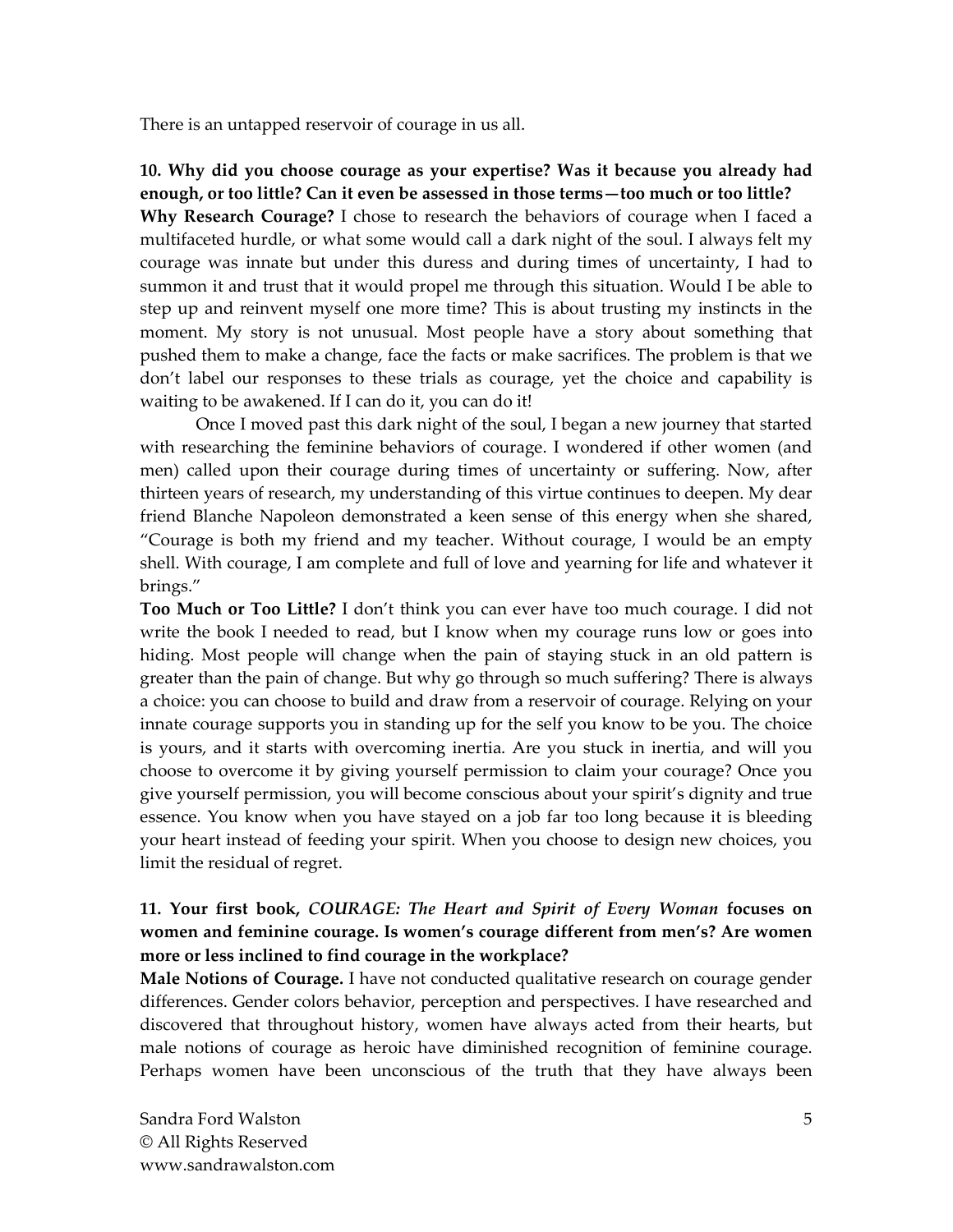courageous. Discovering courage awakens a feminine energy that every woman should utilize.

**Women and Courage at Work.** In today's business world, courage has a much deeper meaning and a more relevant role for women (e.g., the family-career balancing act, confrontation issues, re-entering the workplace, political finesse, women undermining other women and the way people judge women who stand in their "originality").

When women exhibit courage behavior in the workplace (e.g., by taking a stand on a precarious issue or speaking up in a traditional male industry) they tap into a valuable personal reserve of energy called courage. This energy is very different from the sensational, spur-of-the-moment energy exemplified in instinctual bravery. Courageous women "step up" to the next leadership level. They design their steps rather than letting outside influences dictate who they are or what they should be. As a result of learning to live wholly in the moment and having the courage to stop and reflect, they process choices clearly and quickly, take action more readily and stay centered in their Truth. Courage Centering is a program I conduct to assist people in this process.

**The Label Trap.** Unfortunately, when working women do demonstrate the behaviors of courage, they're often labeled with some unflattering word to "keep them in their place." On a performance review, they may receive comments that reflect what I call the "too syndrome": "too strong," "too driven" or "too outspoken." The irony is that for men, these descriptions are often desirable. However, if used to inspire a woman to action, these stereotypical limitations can actually benefit women, allowing them to overcome obstacles like manipulation and intimidation. Facing habitual stereotypes, we should all acknowledge and honor the personal courageous behaviors in every human spirit so that we move beyond the limitations of typecasting.

**12. Do you think organizations undervalue the effect courage can have to the bottom line**? **Is it a req**uirement or a good thing for our leaders and employees to demonstrate? Most organizations do undervalue the power of everyday courage and its bottom line effect. It's the same with quality control, risk management or diversity. How do you label or pigeonhole an abstract? How do capture the nuances of the human condition? In reality, each person has the capacity to be a courageous leader regardless of his or her company position. Whether you're a graphic designer, administrative assistant, sales executive or CEO, how you confront workday issues and contribute to your own professional advancement speak volumes about your courage quotient and set a leadership example others can follow.

Unfortunately, most people do not identify and demonstrate courage as one of their primary leadership skills at work. They mistakenly believe that courage is only relevant during particularly risky times, such as downsizing. As a result, they don't perceive exploring new ideas, confronting gossip, transitioning to a new career, transcending rejection or taking initiative as courageous leadership moments. If an employee starts to awaken her individual courage, she may confront elements of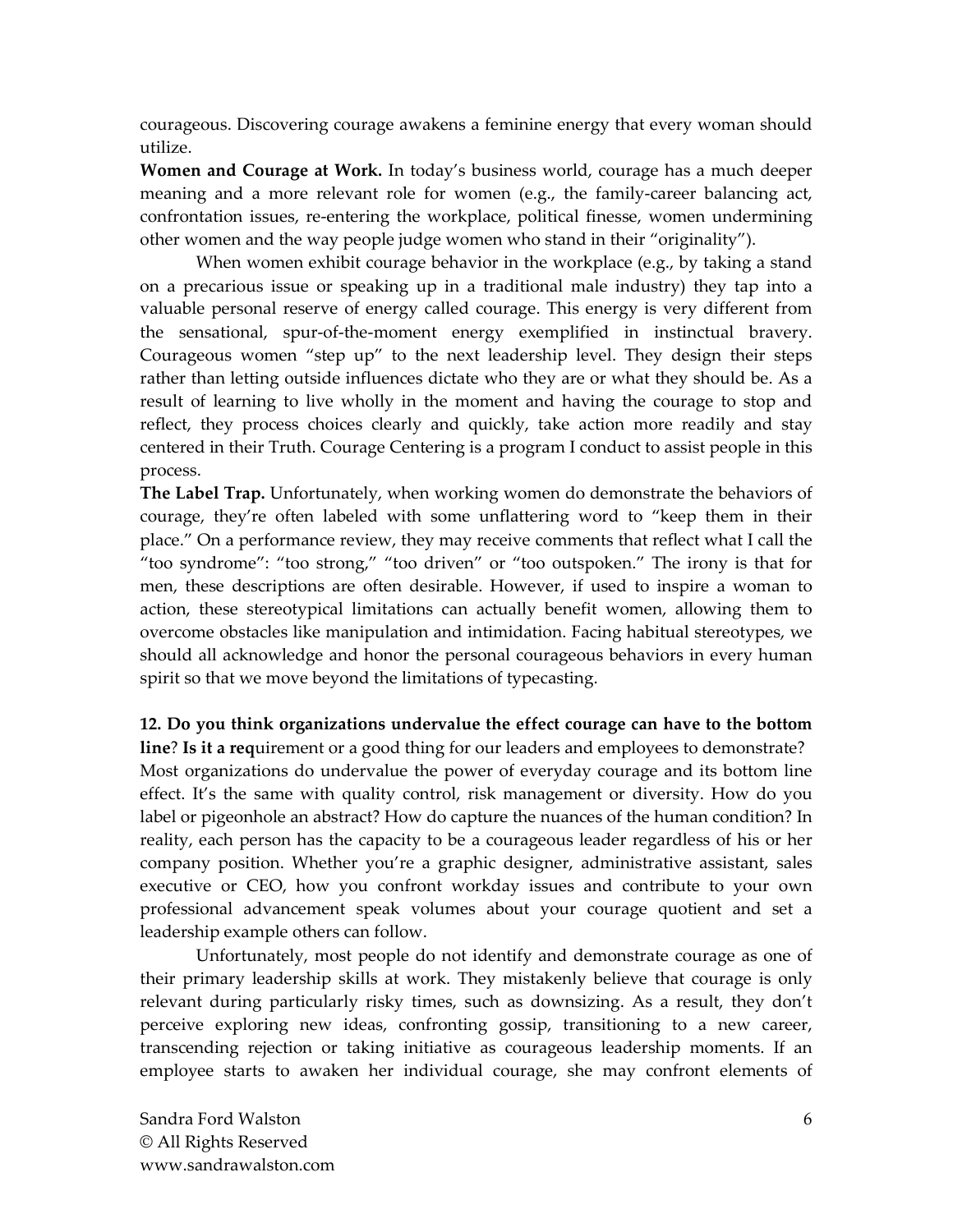corruption and begin to ask: "What can I affect in our culture when corporate corruption seems to be so pervasive? How am I selling my soul?"

Ask yourself: "Am I a profile in courage at work?" Chances are, you don't think of yourself in that light. Courage is the awareness of the heart. If you have lost touch with your heart, your essence, purge the obstacles and change. The change begins with a shift in your perspective and occurs when you come to understand and practice the art of being present. Present to your actions, you regain your courage and step up the leadership ladder.

# **13. Who decides if we have been or are courageous at work? If no one notices our courage, does it matter? Is it just about what it does for the individual or does it have a wider impact?**

**Recognition.** Most organizations have not developed a program that supports couragebased leadership, nor have they distinguished the value of courage in the individual spirit. First, the individual must recognize the twelve obstacles that may have them stuck and then declare a courageous intention to display the twelve courage actions.

Does it matter if this behavior goes unnoticed? No. Your journey is about your dignity and fulfilling your vision. Inserting your spirit at work makes a positive and practical difference. Look around and you will observe a courageous person, like the leader who guides his or her team members to build on their strengths as well as recognize their weaknesses. These people are "courage change agents," and they come in all shapes and sizes because one size of courage does not fit all. Unfortunately, most organizations do not celebrate courage-defining moments demonstrated by their courageous employees.

**Impact.** While courage begins with each individual, it certainly has a wider impact, especially for women in today's business world. Let's consider some very real possibilities for both genders.

- o A woman has been passed over for a well-deserved promotion. How can she find the courage to speak up and state her qualifications?
- o A man has made an error in a corporate proposal for a customer. How can he find the courage to admit his mistake instead of trying to cover up the truth?
- o A woman learns she has an illness that might jeopardize her career. How can she face her fear and summon the courage to affirm her determination?

While none of the above examples is a perilous, life-threatening event, they challenge both genders to overcome personal and professional obstacles. Without the virtue of courage, a key part of a human being's spirit is lost. **13. Is courageous leadership a matter of amazing moments, or is it about a shift in lifestyle?** 

Courageous leadership is a lifestyle choice. Ask yourself: "Why would I want to exhibit the efficiency that courageous leadership enables?" You will discover that there is an direct correlation between your "courage quotient" and your "success quotient." When you begin to live in the present you can recognize when you are selling your soul. For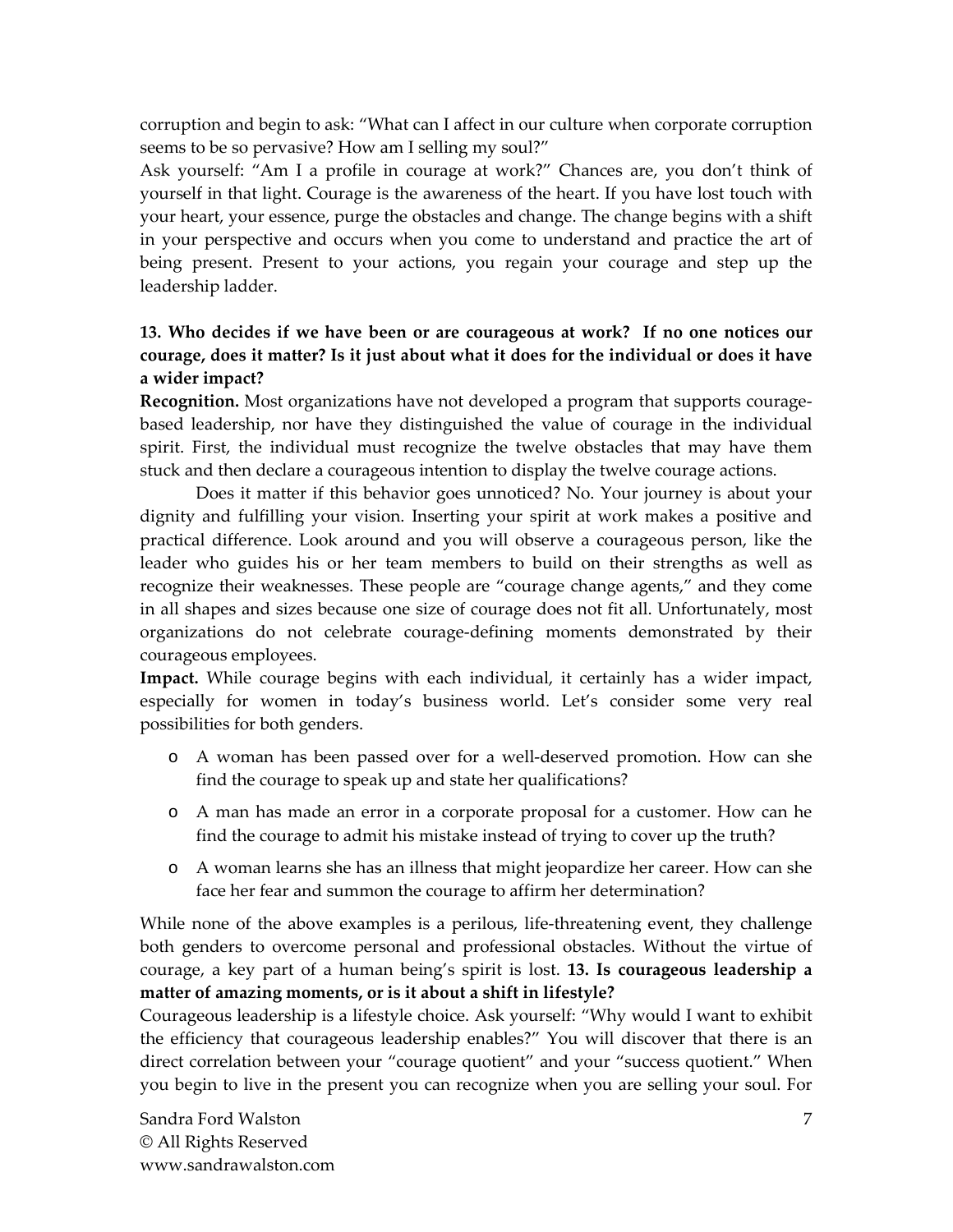example, people assume that finding a new job will be difficult, so they remain complacent, mistakenly believing—or simply hoping—that things will change. Yet, in reality, situations seldom change by themselves. To show courage, decide when it's time to face the truth or prompt a change: then, be eager to discover the next opportunity. Facing the facts and taking action are required if you wish to change your life.

The concepts of courage-centered living are deceptively simple. The mind (ego) will want to undermine them. After all, how could something so easy work? In the article "Simple Courage" René Da Costa writes that people demonstrate a tendency to shun simplicity for complexity. "Simplicity takes talent and dedication… It takes courage to advocate

simplicity. Simplicity has nowhere to hide and neither do those who advocate it."<sup>2</sup> We become courageous by being courageous. It's that simple! All you have to do is decide whether this forgotten virtue is worth

learning. Leadership qualities are defined by courage, such as asking for the tough project or staying focused on the results. What would motivate you to explore where this ancient virtue fits into your work life?

#### **14. Are the people with whom you work borrowing your courage or finding their own? Is it important to recognize and identify with other courageous people?**

People with whom I work are beginning to be curious about their own courage, and they are starting to redefine their perspectives and viewpoints. I heard one woman say that she was "becoming attracted" to the word. I guide people through the process of uncovering their own personal courage. This three-step process requires time and dedication and is akin to taking an aerial photograph of your courage. Imagine if you were to survey new terrain in a low-flying airplane. On the first pass, the new area looks unfamiliar. The second time around, you spot some points of reference, such as a riverbed or small lake. The third time, the terrain starts to make sense. Finally, you gain familiarity with the new territory through simple exposure. It is the same with learning to recognize courage. The problem is that most people want answers, not self-reflection. They prefer a "courage pill" for quick relief.

Recognizing and identifying with other courageous people are important. Courage is usually identified with fictional drama, soap opera sagas, tabloid headlines, etc. Great and rare leaders who became legends started as simple, ordinary people. Against overwhelming odds, courageous individuals like Martin Luther King Jr. acted from their hearts and applied the behaviors of courage. Their presence lent considerable strength to their causes, and their legacies include the positive ways in which they influenced other people to claim their own courage.

#### **15. Is courage a matter of process and training or something else? Can it be taught or does it have to be discovered?**

My research demonstrates that courage exists within each of us, and I believe that courage is your birthright! When you allow your courage to surface, you learn to cultivate and nurture it. How you learn to recognize and manifest your courage does not

Sandra Ford Walston © All Rights Reserved www.sandrawalston.com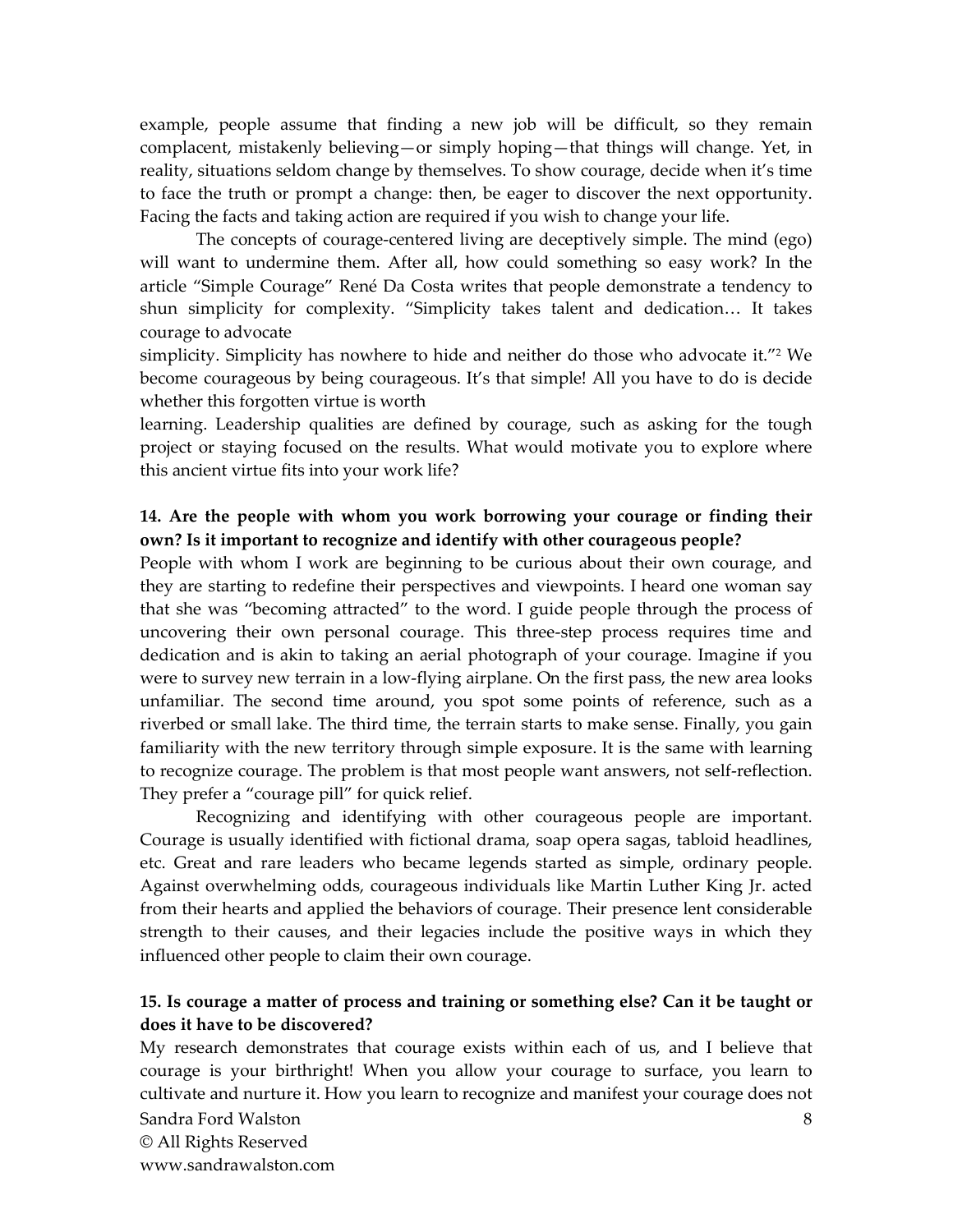really matter. What matters is your receptivity. That being said, having a parent or mentor who teaches you about your courage can be a tremendous benefit. Life is rarely anguish-free. It takes personal courage to overcome challenges and become the person you are capable of being. Ask yourself, "Am I willing to live my life with courage in a new way?"

#### **16. What influence would you like your personal discoveries and insights to have on women at work?**

I would like for my work to inspire and empower women to take control of the blueprints that governs their belief systems. For example, a woman's desire for social acceptance can undermine her personal courage. Such limited aspirations paralyze women and cause them to flounder about in society's traditional definitions of women's roles in the workplace. Once women empower themselves with courage, they can overcome the obstacles that perpetuate inequities in the workplace. Additionally, women need to purge from the female psyche the tendency to employ "indirect aggression" to undermine the courageous acts of other women.

To strengthen your courageous will, look for female role models who display unsung day-to-day courage. Role models light the path to positive change. As more women recognize and manifest the behaviors of courage, the notion of feminine courage will no longer seem unusual. Other women will be encouraged to display their courage, and their collective behaviors will ease or even erase the idea that women are not courageous by nature. When women bond together to advance courage in the workplace, they find the strength and determination to hurdle the daily workday challenges that confront them. Eventually, the current denigration of courageous women and their unsung stories will be replaced by acceptance and admiration.

Women who view themselves as courageous have a distinct advantage in the workplace. Not only do they have the power to direct their lives, they are also more willing to accept the success that comes from taking a stand or making a courageous change. Truly courageous women have learned to overcome the business world's stereotypes in an effort to lead more fulfilling professional and personal lives. Katherine Graham, the former CEO of the *Washington Post* provides a great example. Many say she was the greatest CEO of American history. Another courageous woman, Clare Boothe Luce, once said, "Courage is the ladder on which all the other virtues mount." By integrating the virtue of courage into their day-to-day work, women everywhere have the opportunity to call on their courage and take action.

Sandra Ford Walston 9 I also suggest that women watch for career-defining moments (e.g., being passed over for a promotion, not receiving a fair raise, being spoken down to, being undermined by another woman or being publicly reprimanded). Recognizing these workplace incidents is the first step to reclaiming your everyday courage. Unfortunately, many women misinterpret these defining moments and respond in self-defeating ways when the better choice would be to demonstrate their courage. They may believe these incidents are "just part of the job," or they may feel that, in some way, they deserved the unfair treatment. They become the martyr in order to keep the peace or maintain the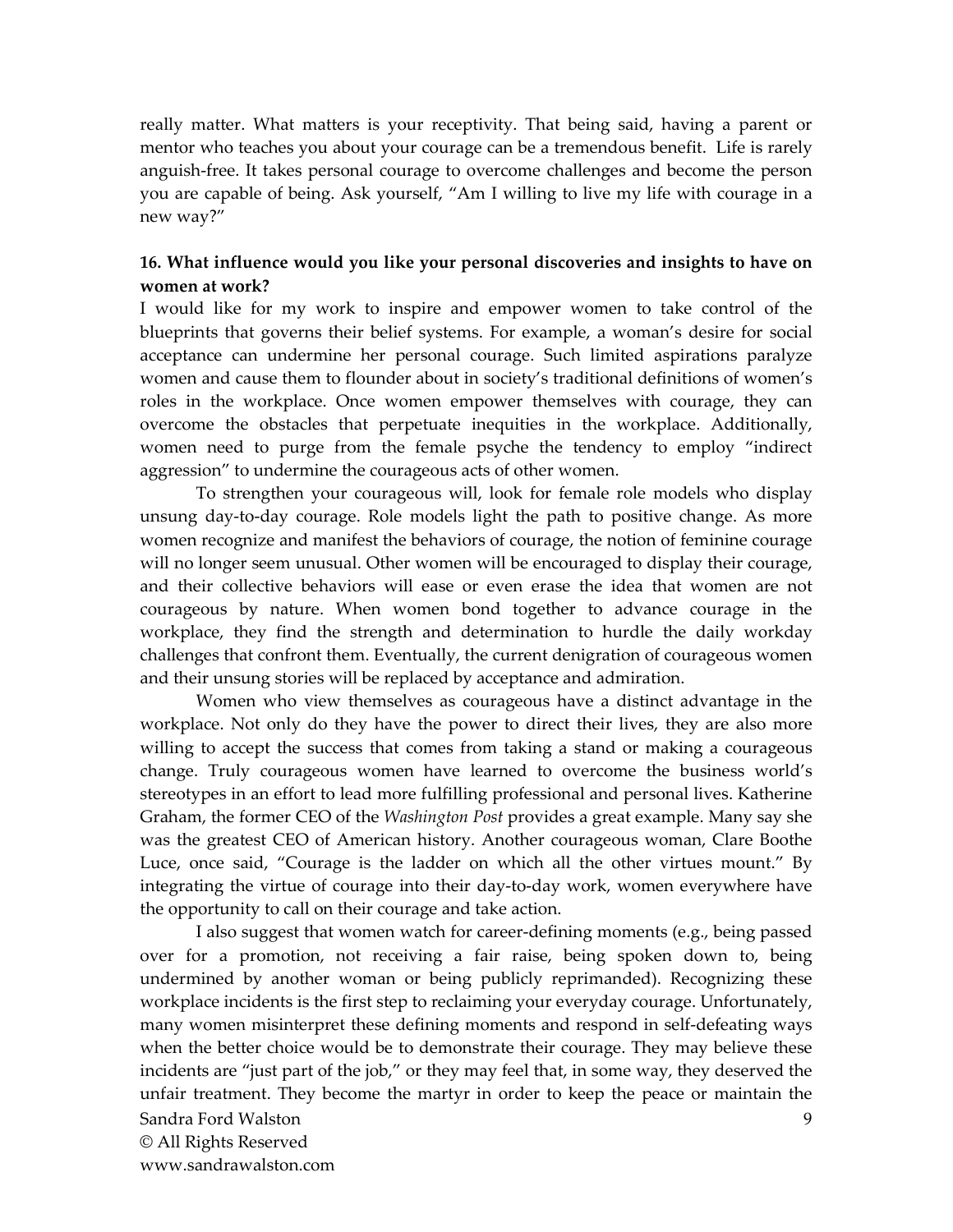status quo, which ultimately stifles their courage further. If you find it difficult to recognize the defining moments in your own workday, ask yourself what events make you upset, angry, uncomfortable, embarrassed or acquiescent. Those are the times when you will want to display your newfound courage. Recognize which specific events challenge your effectiveness; then, acknowledge the pattern that undermines your progress.

#### **17. What are the feminine behaviors of courage?**

The courageous women who I interviewed during my research

- o perceived themselves as courageous,
- o lived in conscious choice,
- o acted decisively,
- o confronted the facts,
- o conversed in the language of courage,
- o understood and emphasized the courageous steps in their lives,
- o continued to "step up" regardless of obstacles,
- o evaluated the consequences of sacrifice and discipline,
- o respected the power of "courageous will,"
- o remained focused on the goal at all times, and
- o stayed authentic or "true to their hearts" in spite of the circumstances.

Ask yourself: How many of these attributes do you identify with? The more items you identify with, the more apt you are to excel at manifesting your courage and designing your destiny. My goal is for women to animate their individual courage consciousness, celebrate collective courage and pass on this collective intention. "When persons open themselves to each other and focus on a common goal, their individual energies meld in a way that mediates contact with levels of intelligence and creativity that are beyond the reach of these individuals acting alone."<sup>3</sup>

# **18. Exactly what is courage in the workplace? Is there such a thing as "team" courage, or is it individual?**

Courage in the workplace begins at the personal level, in the "heart and spirit" of each employee, and finds expression in the twelve courage actions (e.g., asking for the tough project, confronting an uncomfortable truth and exiting bad situations quickly). Easily distracted by politics and personalities, we forget to focus on the main issue—getting results through collaboration (not consensus). Results mean a profitable business. Claiming your courage, like achieving organizational goals, is very simple. What are the results you are trying to achieve? How can you contribute? Is your intention aligned with purpose?

# **19. Is there such a thing as "team" courage, or is it individual?**

Sandra Ford Walston © All Rights Reserved www.sandrawalston.com 10 Courage paradoxes permeate the workplace, making it difficult to distinguish "team" courage (an independent thinker who also contributes to the team, and a team player who does not bend under pressure, for example). When an individual commits to a